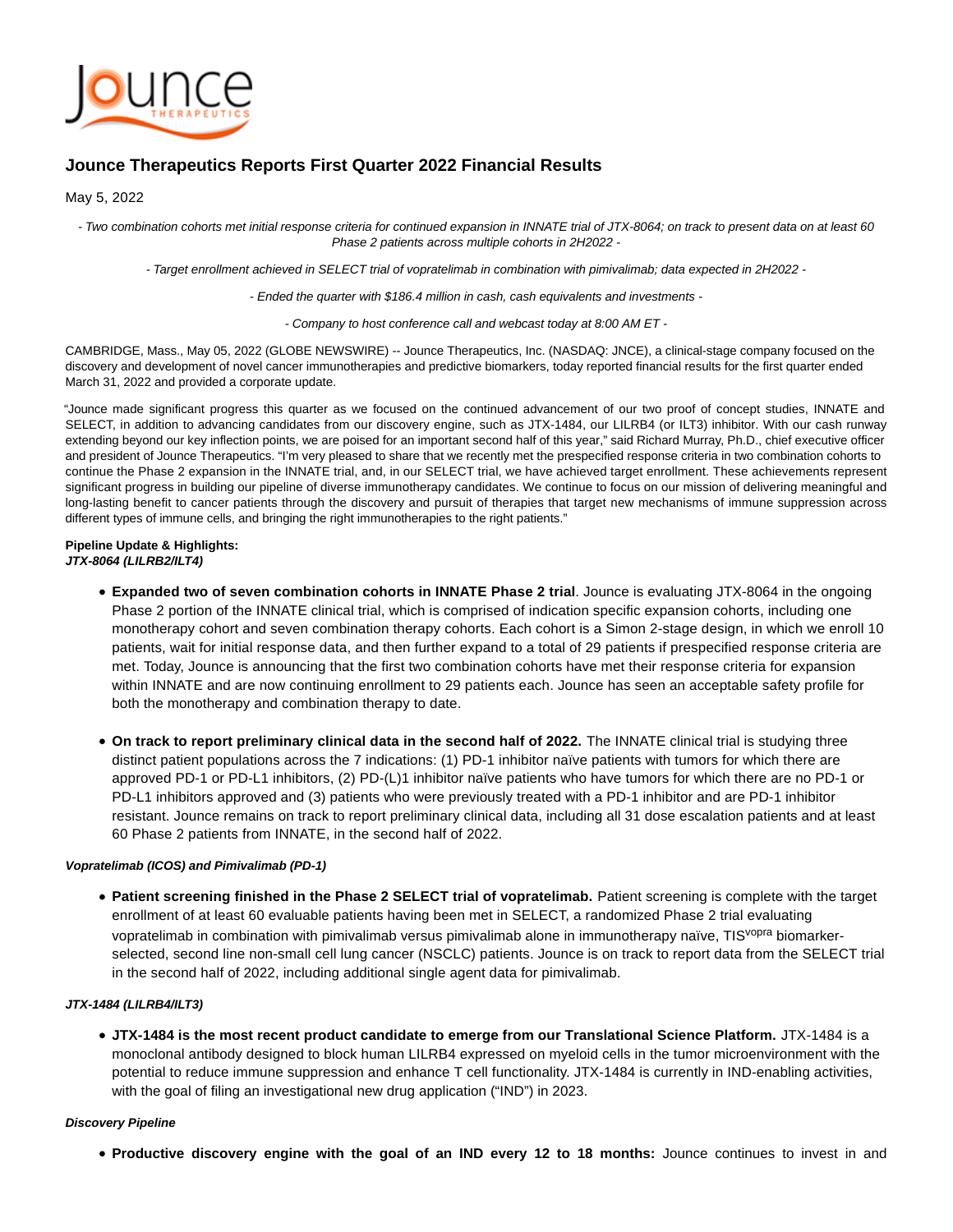advance its growing immuno-oncology pipeline. Its discovery engine is built upon the capability to thoroughly interrogate different cell types in the tumor microenvironment, including T cells and myeloid cells. This approach has resulted in four clinical stage programs, with a fifth in IND enabling studies, over the last 6 years.

## **First Quarter 2022 Financial Results:**

- **Cash position:** As of March 31, 2022, cash, cash equivalents and investments decreased to \$186.4 million, compared to \$220.2 million as of December 31, 2021. The decrease was due to operating expenses incurred during the period.
- **License and collaboration revenue:** Jounce did not recognize any revenue during the first quarter of 2022. License and collaboration revenue of \$1.5 million was recognized during the first quarter of 2021 and was comprised solely of non-cash revenue related to the performance of research and transition services under the Gilead License Agreement.
- **Research and development expenses:** Research and development expenses were \$30.1 million for the first quarter of 2022, compared to \$20.5 million for the same period in 2021. The increase in research and development expenses was primarily due to increased manufacturing activities performed for Jounce's development programs, increased clinical and regulatory costs for INNATE, and increased payroll and stock-based compensation expense.
- **General and administrative expenses:** General and administrative expenses were \$7.3 million for the first quarter of 2022, compared to \$7.6 million for the same period in 2021. The decrease in general and administrative expenses was primarily due to decreased external consulting and stock-based compensation expense.
- **Net loss**: Net loss was \$37.4 million for the first quarter of 2022, resulting in basic and diluted net loss per share of \$0.72. Net loss was \$26.5 million for the same period in 2021, resulting in a basic and diluted net loss per share of \$0.58. The increase in net loss was primarily attributable to increased operating expenses incurred during the first quarter of 2022.

#### **Financial Guidance:**

Based on its current operating and development plans, Jounce reiterates its financial guidance for 2022. Gross cash burn on operating expenses and capital expenditures for the full year 2022 is expected to be approximately \$115.0 million to \$130.0 million. Given the strength of its balance sheet, Jounce expects its existing cash, cash equivalents and investments to be sufficient to enable the funding of its operating expenses and capital expenditure requirements through the third quarter of 2023.

## **Conference Call and Webcast Information:**

Jounce Therapeutics will host a live conference call and webcast today at 8:00 a.m. ET. To access the conference call, please dial (866) 916-3380 (domestic) or (210) 874-7772 (international) and refer to conference ID 9072989. The live webcast can be accessed under "Events & Presentations" in the Investors and Media section of Jounce's website at [www.jouncetx.com.](https://www.globenewswire.com/Tracker?data=i35Q-IjKSGL0lix-j8UvddZqCsKVmCJX9TJL_M6ukCz2l5KpGjNxcRwVaJ11ZnOd3U-vQ887r6O8WHnUmjVwqg==) The webcast will be archived and made available for replay on Jounce's website approximately two hours after the call and will be available for 30 days.

#### **About Jounce Therapeutics:**

Jounce Therapeutics, Inc. is a clinical-stage immunotherapy company dedicated to transforming the treatment of cancer by developing therapies that enable the immune system to attack tumors and provide long-lasting benefits to patients through a biomarker-driven approach. Jounce currently has multiple development stage programs ongoing while simultaneously advancing additional early-stage assets from its robust discovery engine based on its Translational Science Platform. Jounce's highest priority program, JTX-8064, is a LILRB2 (ILT4) receptor antagonist shown to reprogram immune-suppressive tumor associated macrophages to an anti-tumor state in preclinical studies. JTX-8064 is currently being investigated alone and in combination with pimivalimab (formerly JTX-4014), Jounce's internal PD-1 inhibitor, in one monotherapy and seven indication-specific combination therapy cohorts in the Phase 1/2 INNATE trial and is currently enrolling patients with advanced solid tumors in the Phase 2 portion of the study. Jounce's most advanced product candidate, vopratelimab, is a monoclonal antibody that binds to and activates ICOS, and is currently being studied in the SELECT Phase 2 trial. Pimivalimab is a PD-1 inhibitor intended for combination use in the INNATE and SELECT trials and with Jounce's broader pipeline. Additionally, Jounce exclusively licensed worldwide rights to GS-1811 (formerly JTX-1811), a monoclonal antibody targeting CCR8 and designed to selectively deplete T regulatory cells in the tumor microenvironment, to Gilead Sciences, Inc. For more information, please visit [www.jouncetx.com.](https://www.globenewswire.com/Tracker?data=i35Q-IjKSGL0lix-j8UvdbbtLDP72tbXlUIpmm5y_mKPPaz2JJN5vtdrTDjY4-DUzQ2xb2sne7yZoPeAH9kZng==)

#### **Cautionary Note Regarding Forward-Looking Statements:**

Various statements in this release concerning Jounce's future expectations, plans and prospects, including without limitation, Jounce's expectations regarding financial guidance, gross cash burn, operating expenses, capital expenditures and funding requirements; the timing, initiation or expansion, progress, results of and release of data for clinical trials of Jounce's product candidates, including JTX-8064, vopratelimab and pimivalimab; the timing of an IND filing for JTX-1484 may constitute forward-looking statements for the purposes of the safe harbor provisions under The Private Securities Litigation Reform Act of 1995 and other federal securities laws and are subject to substantial risks, uncertainties and assumptions. You should not place reliance on these forward-looking statements, which often include words such as, "expect," "goal," "intend," "on track," or similar terms, variations of such terms or the negative of those terms. Although Jounce believes that the expectations reflected in the forward-looking statements are reasonable, Jounce cannot guarantee such outcomes. Actual results may differ materially from those indicated by these forward-looking statements as a result of various important factors, including, without limitation, Jounce's ability to successfully demonstrate the efficacy and safety of its product candidates and future product candidates; risks that the COVID-19 pandemic may disrupt Jounce's business and/or the global healthcare system more severely than anticipated, which may have the effect of delaying enrollment and completion of Jounce's ongoing clinical trials, or delaying timelines or data disclosures and regulatory submissions for its product candidates; risks that invasion of Ukraine and political unrest in the surrounding region may disrupt clinical trial activities, which may adversely affect the completion of Jounce's ongoing clinical trials, or delay timelines or data disclosures; the preclinical and clinical results for its product candidates, which may not support further development and marketing approval; the potential advantages of Jounce's product candidates; Jounce's ability to successfully manage its clinical trials; the development plans of its product candidates and any companion or complementary diagnostics; management of Jounce's supply chain for the delivery of drug product and materials for use in clinical trials and research and development activities; actions of regulatory agencies, which may affect the initiation, timing and progress of preclinical studies and clinical trials of Jounce's product candidates; Jounce's ability to obtain, maintain and protect its intellectual property; Jounce's